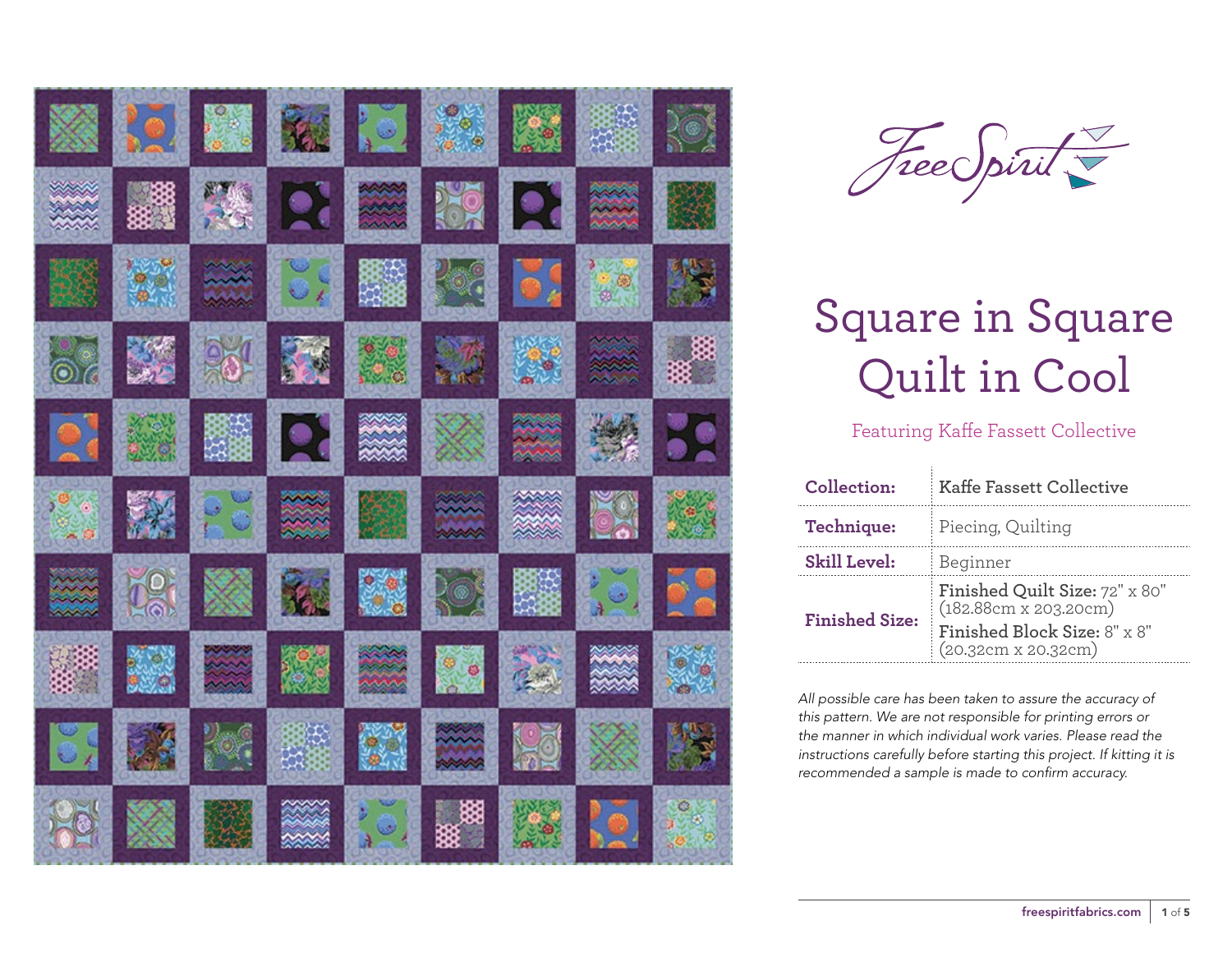Free Spirit

*Project designed by Heidi Pridemore Tech edited by Alison M. Schmidt*

### **Fabric Requirements**

| <b>DESIGN</b>                                                                | <b>COLOR</b>                  | <b>ITEM ID</b>                                                  | <b>YARDAGE</b>                                                                                            |                                     |                                      |     |     |
|------------------------------------------------------------------------------|-------------------------------|-----------------------------------------------------------------|-----------------------------------------------------------------------------------------------------------|-------------------------------------|--------------------------------------|-----|-----|
| (A) 6" Strip Pack<br>(B) Aboriginal Dots<br>(C) Aboriginal Dots<br>(D) Spots | Cool<br>Plum<br>Delft<br>Sage | FB3DSGP.F2020COOL<br>GP071.PLUM<br>GP071.DELFT<br>PWGP070.SAGE* | $2\frac{1}{8}$ yards (1.94m)<br>2 <sup>1</sup> / <sub>8</sub> yards (1.94m)<br>$\frac{2}{3}$ yard (0.61m) | Design Strip                        |                                      |     |     |
| * includes binding                                                           |                               |                                                                 |                                                                                                           | (A)                                 | (B)                                  | (C) | (D) |
| <b>Backing (Purchased Separately)</b>                                        |                               |                                                                 |                                                                                                           |                                     |                                      |     |     |
| 44" (111.76cm) wide                                                          |                               |                                                                 |                                                                                                           |                                     |                                      |     |     |
| <b>Mosaic Circles</b><br><b>OR</b>                                           | Green                         | PWGP176.GREEN                                                   | 5 yards (4.57m)                                                                                           |                                     |                                      |     |     |
| 108" (274.32cm) wide                                                         |                               |                                                                 |                                                                                                           |                                     |                                      |     |     |
| Fruit Mandala                                                                | <b>Blue</b>                   | QBGP003.2BLUE                                                   | $2\frac{1}{3}$ yards (2.13m)                                                                              |                                     |                                      |     |     |
| <b>Additional Recommendations</b>                                            |                               |                                                                 |                                                                                                           | <b>Backing</b><br>44"<br>(111.76cm) | <b>Backing</b><br>108"<br>(274.32cm) |     |     |

- 100% cotton thread in a color to match
- 80" x 88" (203.20cm x 223.52cm) batting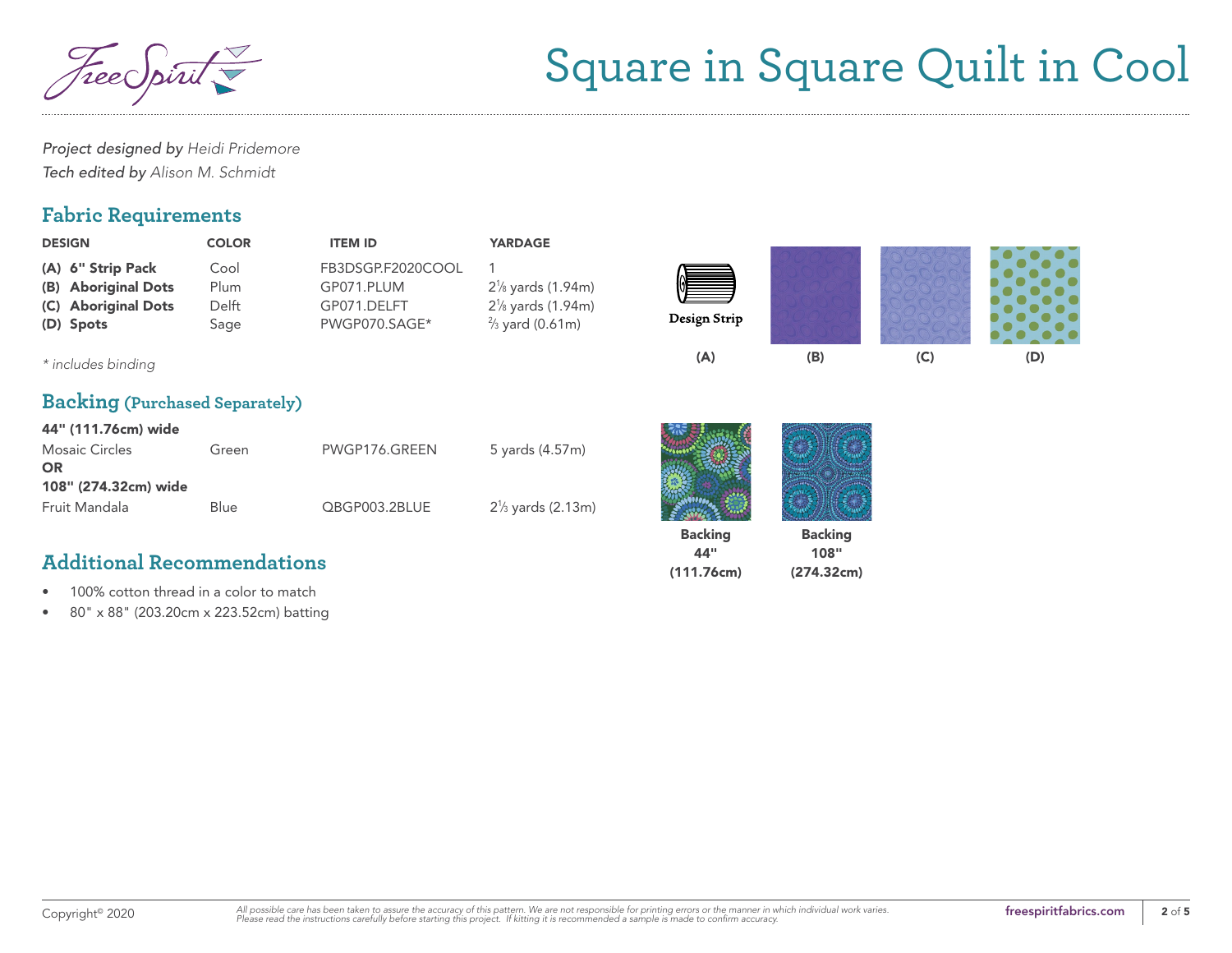#### **Cutting**

WOF = Width of Fabric

#### Fabric A (6" Design Strip pack): Choose 2 different strips for Four-patch units and sub-cut from each:

(8) 3" x 3" (7.62cm x 7.62cm) squares (A1 and A3).

#### Choose 2 additional different strips for Four-patch units and sub-cut from each:

(10) 3" x 3" (7.62cm x 7.62cm) squares (A2 and A4).

#### From remaining strips, sub-cut:

 $(81)$   $5\frac{1}{2}$ "  $\times$   $5\frac{1}{2}$ "  $(13.97cm)$   $\times$  13.97cm) squares (A)

#### Fabric B, cut:

(32) 2" x WOF (5.08cm x WOF); sub-cut  $(80)$  2" x  $8\frac{1}{2}$ " (5.08cm x 21.59cm) and (80) 2" x 51 ⁄2" (5.08cm x 13.97cm)

#### Fabric C, cut:

(33) 2" x WOF (5.08cm x WOF); sub-cut  $(82)$  2" x  $8\frac{1}{2}$ " (5.08cm x 21.59cm) and (82) 2" x 51 ⁄2" (5.08cm x 13.97cm)

#### Fabric D, cut:

(9) 21 ⁄2" x WOF (6.35cm x WOF) binding strips

### **Instructions**

*Note: Use a 1 ⁄4" (.64cm) seam allowance throughout. Sew all pieces with right sides together and raw edges even. Press seam allowances to one side, towards darker fabric.*

1. Sew a 3" (7.62cm) A1 and a 3" (7.62cm) A3 square together. Repeat to pair all A1/ A3 squares. Sew 2 pairs together to make a four-patch Unit 1 with fabrics oriented as shown. Repeat to make (4) total of Unit 1. (Fig. 1)





Unit 1 make 4

2. Repeat Step 1 with the A2 and A4 squares to make 5 total of four-patch Unit 2. (Fig. 2)



**3.** Sew 2" x 5½" (5.08cm x 13.97cm) **Fabric B** strips to the left and right sides of a 5<sup>1</sup>/<sub>2</sub>" (13.97cm) **Fabric A** square. Sew 2" x 8½" (5.08cm x 21.59cm) **Fabric B** strips to the top and to the bottom to complete Block One. Repeat to make (40) total of Block One. (Fig. 3)





make 40

**4.** Sew 2" x 5½" (5.08cm x 13.97cm) **Fabric C** strips to the top and to the bottom of a 5<sup>1</sup>/<sub>2</sub>" (13.97cm) **Fabric A** square. Sew 2" x 8½" (5.08cm x 21.59cm) **Fabric C** strips to the left and right sides to complete Block Two. Repeat to make (41) total of Block Two. (Fig. 4).

Fig. 4 Fig. 4



Block Two make 41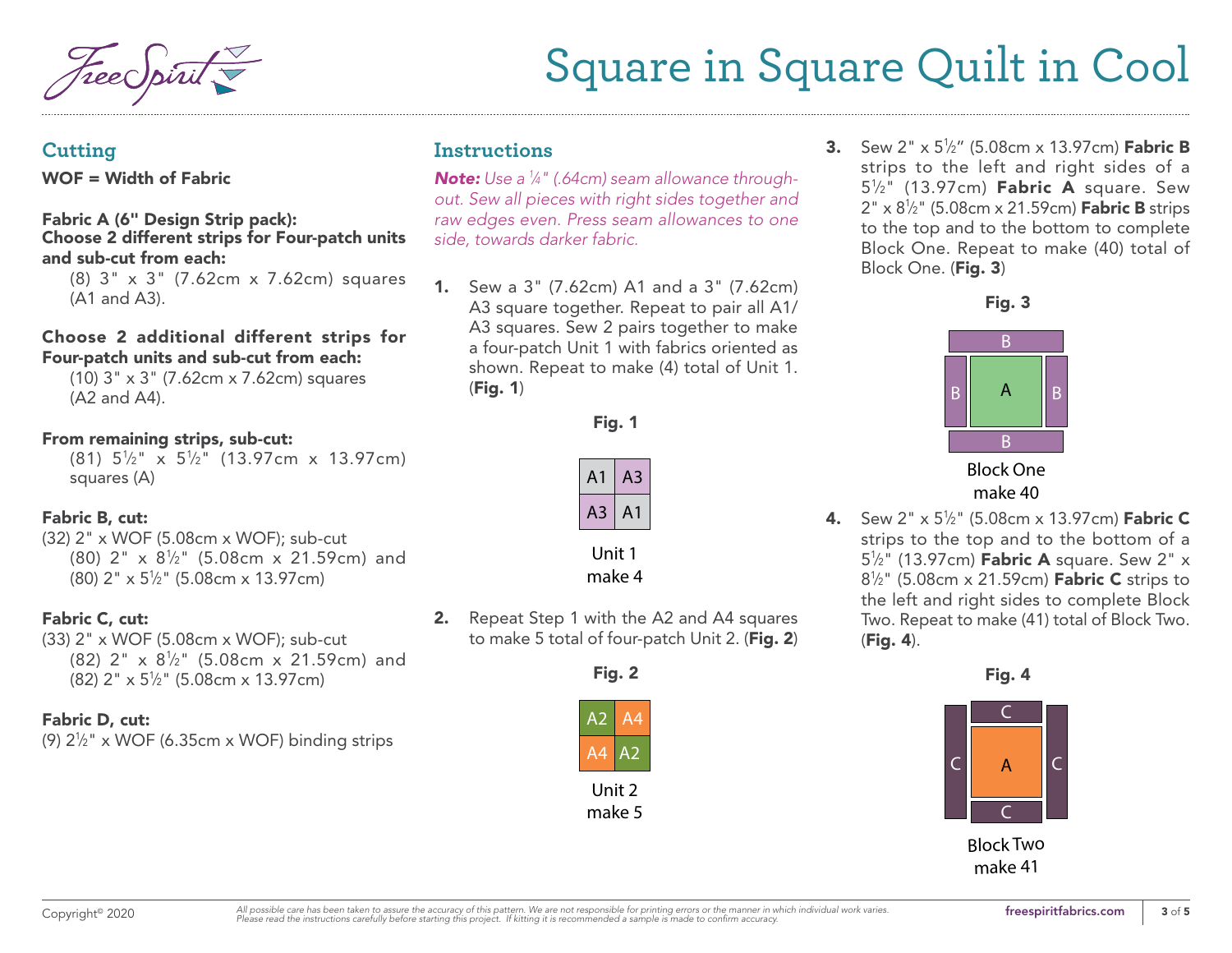

5. Repeat Step 3 using Unit 1 in the center to make 2 of Block Three as shown (Fig. 5).





Block Three make 2

6. Repeat Step 4 using Unit 1 in the center to make 2 of Block Four as shown (Fig. 6).



Block Four make 2

7. Repeat Step 3 using Unit 2 in the center to make 3 of Block Five as shown (Fig. 7).



Block Five make 3

8. Repeat Step 4 using Unit 2 in the center to make 2 of Block Six as shown (Fig. 8).



Block Six make 2

### **Quilt Top Assembly**

Refer to the **Quilt Layout** diagram on page 5 for the following steps.

- 9. Arrange blocks in 10 rows of 9 blocks each as shown.
- 10. Sew blocks together into rows, pressing seams towards darker fabric.
- 11. Sew the rows together to make the quilt top, nesting seam allowances. Press all rows seams down.

### **Finishing**

- **12.** Sew together the  $2\frac{1}{2}$ " (6.35cm) **Fabric D** binding strips end to end using diagonal seams. Press seams open. Press the binding strip in half wrong sides together.
- 13. Layer the backing (wrong side up), batting, and quilt top (right side up). Baste the layers together and quilt as desired. Trim excess batting and backing even with the quilt top after quilting is completed.
- 14. Leaving an 8" (20.32cm) tail of binding, sew binding to top of quilt through all layers matching all raw edges. Miter corners. Stop approximately 12" (30.48cm) from where you started. Lay both loose ends of binding flat along quilt edge. Where these two loose ends meet, fold them back on themselves and press to form a crease. Using this crease as your stitching line, sew the two open ends of the binding together right sides together. Trim seam to  $\frac{1}{4}$ " (.64cm) and press open. Finish sewing binding to quilt.
- 15. Turn the binding to the back of the quilt and hand stitch in place.